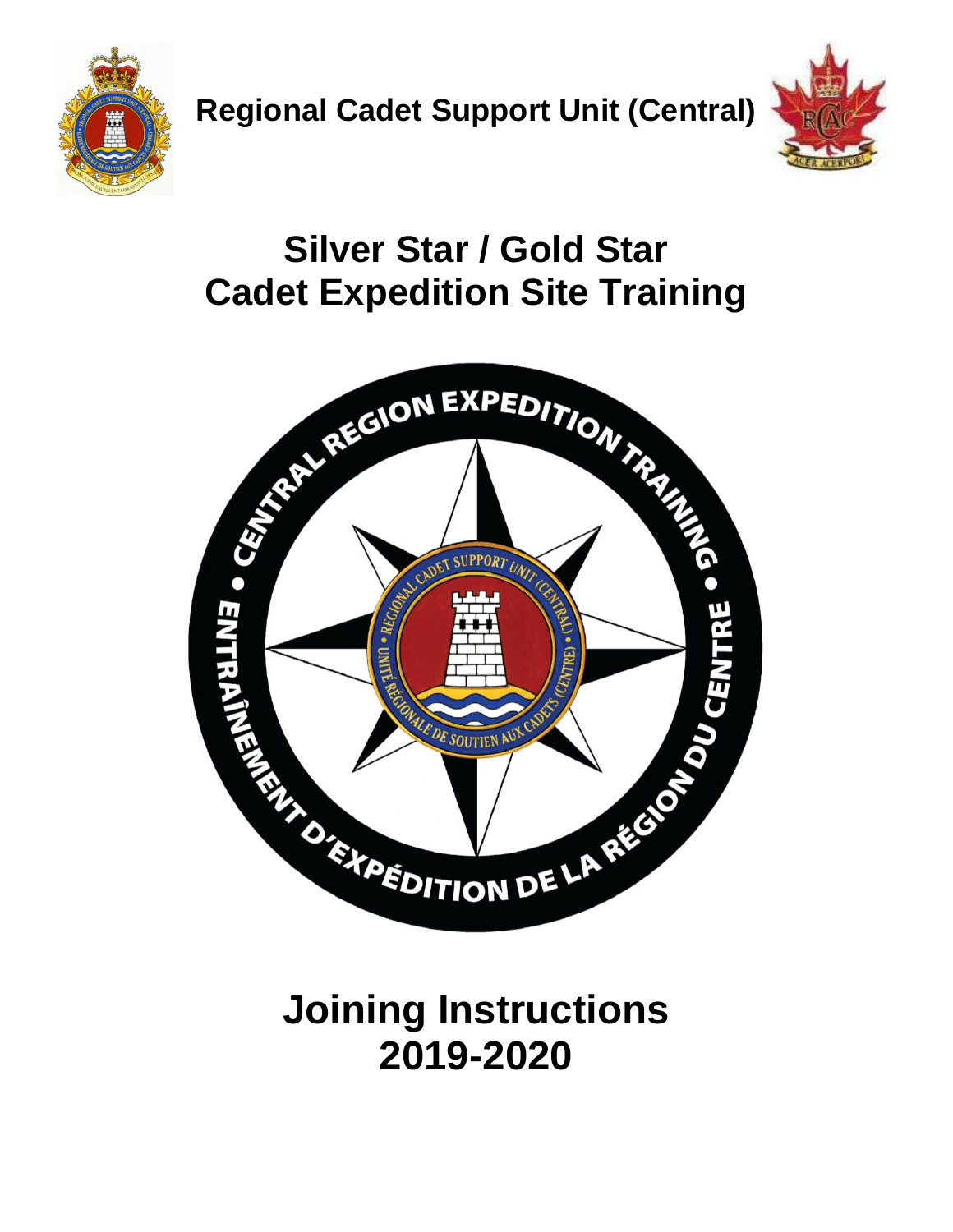## **INTRODUCTION**

1. Silver and Gold Star cadets from across Central Region will attend expedition site training weekends. Cadet Expedition Site (CES) training has been designed to provide the Silver and Gold Star cadet with an opportunity to develop expedition skills in a structured environment under the supervision and instruction of highly qualified staff. The CES will approach training through an experiential approach, which will allow the cadet to develop skills such as canoeing, mountain biking and hiking through direct experience at a personal level.

2. The purpose of these joining instructions is to provide the cadet and their parent(s)/guardian(s) with the information necessary for them to prepare for and participate in the training weekend.

#### **GENERAL**

- 3. Cadets will receive instruction in the following at the CES:
	- a. practicing environmental stewardship as a team leader;
	- b. navigating along a route using a map and compass;
	- c. using expedition equipment;
	- d. following daily expedition routine; and
	- e. recording entries in a journal.

4. Cadets will be provided training in at least two of the three following dynamic modes of travel:

- a. paddling a canoe;
- b. hiking along a route; and / or
- c. riding a mountain bike.

5. A sample weekend training schedule is located at Annex C.

#### **PRE-TRAINING**

6. Prior to attending the training weekend each cadet should receive a briefing (Silver Star PO M326.01 and Gold Star PO M426.01) from their corps staff that:

- a. reviews selection of clothing, footwear and equipment;
- b. reviews selection high-energy snacks;
- c. reviews the CESs joining instructions and training schedule; and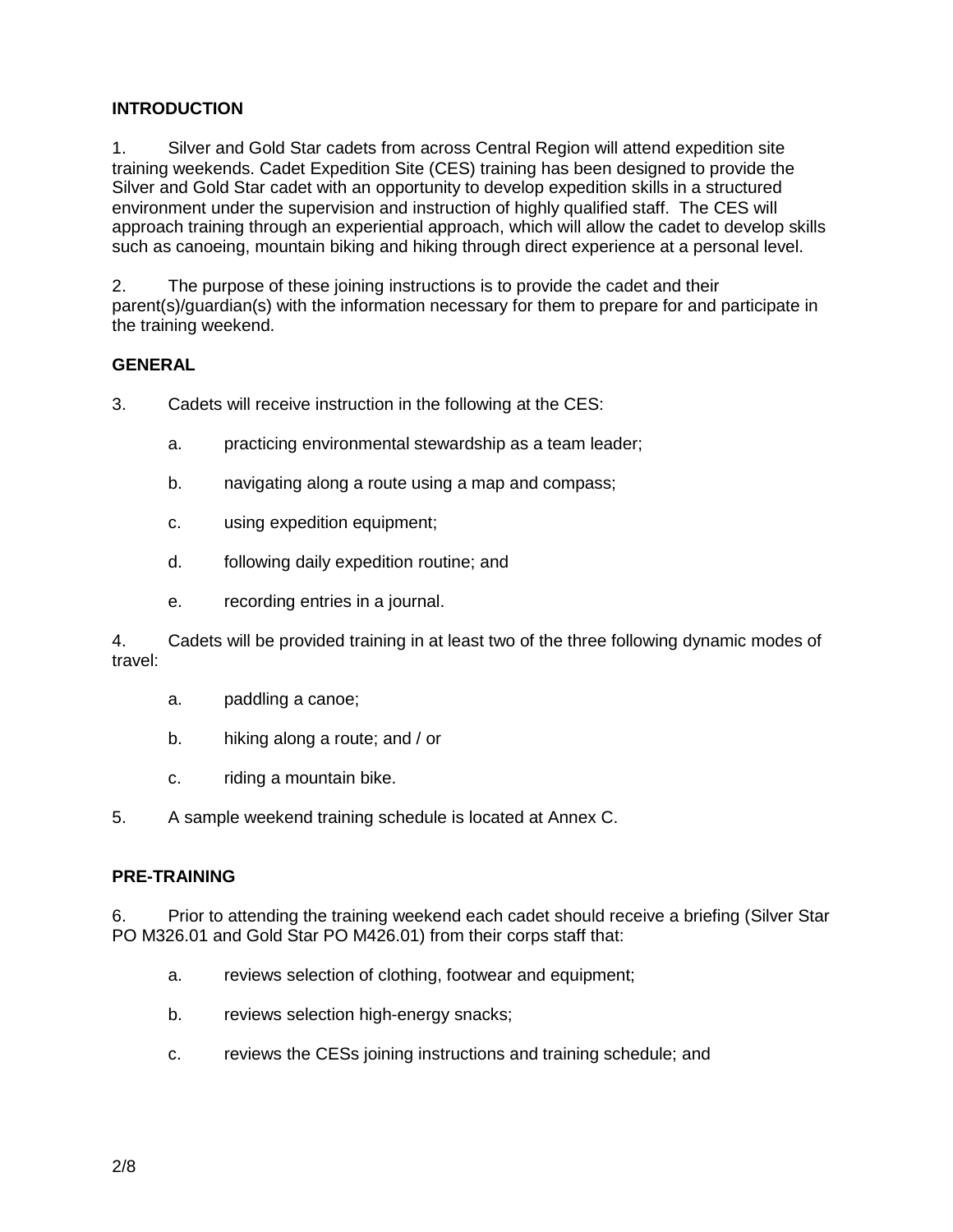d. explains the instructions for completing the navigation review package (Gold Star only).

## **OBJECTIVES**

- 7. Specific objectives of expedition training are to:
	- a. promote a feeling of fun and satisfaction of being a part of an exciting and adventurous activity;
	- b. increase personal development; including self-confidence, self-discipline, selfesteem, self-worth and self-satisfaction;
	- c. develop leadership and outdoor abilities, techniques, and skills;
	- d. promote improvement in personal fitness conditioning and encourage healthy lifestyle choices;
	- e. promote an increased awareness and concern for the natural environment; and
	- f. develop an awareness of the skills and knowledge necessary to cope safely in adventure training activities.

## **ASSESSMENT OF PARTICIPANTS**

8. All Silver Star cadets participating in the training weekend will be formally assessed using the PO M326 Assessment Checklist. All Gold Star cadets participating in the training weekend will be formally assessed using the PO M426 Assessment Checklist. Assessment results will be entered into Fortress and forwarded to the respective cadets' cadet corps.

9. All cadets will receive an individual de-briefing by their assigned Expedition Team Leader (ETL) to discuss their performance over the course of the weekend.

## **ACCOMODATIONS AND MEALS**

10. All accommodations and meals during the expedition will be pre-arranged and DND will fund the cost.

11. Cadets will be sleeping overnight in civilian pattern expedition style tents. Sleeping bags and air mattresses are provided. Cadets who are allergic to down, should notify their corps Commanding Officer (CO) who will in turn notify the Regional Cadet Expedition Training Officer (J3 Trg O (Expedition)) to make necessary arrangements for a synthetic sleeping bag.

12. During the training weekend cadets will be fed Meals Ready to Eat (MREs). They will also receive a meal supplement each day that includes items such as granola bars, fresh fruit, juice, etc.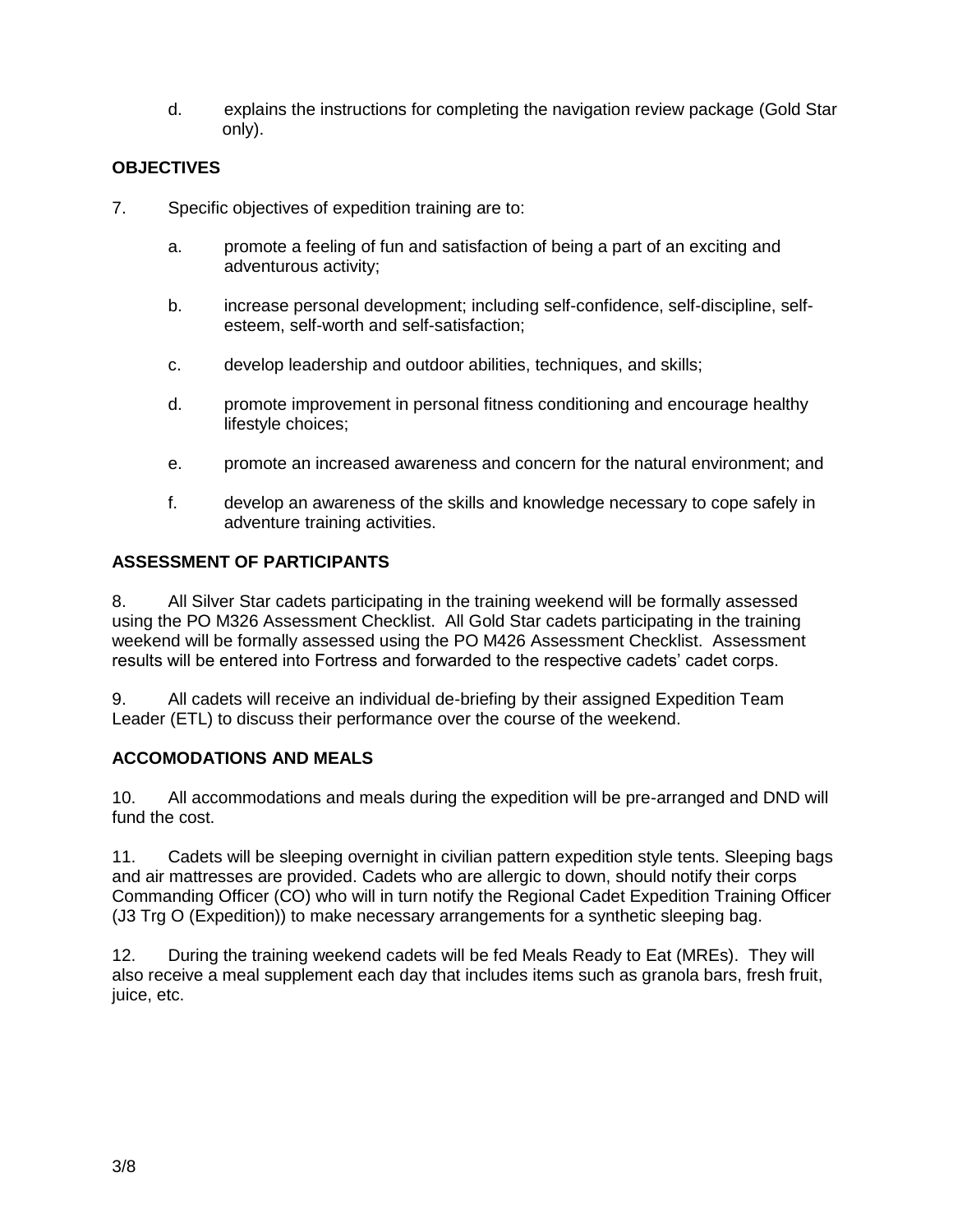13. Cadets who are vegetarians, who have food allergies or who have special diet requirements should inform their corps CO who will then inform the J3 Trg O (Expedition) in order to make alternate arrangements.

## **DRESS**

14. Dress during training shall be suitable clothing based on both the current and forecasted weather conditions, air temperatures, insulating properties of clothing worn, and the ability to allow the wearer to remain dry. As such, appropriate civilian clothing is authorized. **ABSOLUTELY NO TYPE OF COMBAT / MILITARY CLOTHING, COMBAT BOOTS OR JEANS ARE PERMITTED.**

15. Annex A of these JIs provides a complete list of clothing that should be brought to the CES. If a cadet does not have access to all of the items listed in Annex A, they should inform their corps CO who will then inform the J3 Trg O (Expedition) so that the items can be procured where possible.

16. Annex A also provides a detailed list of clothing and equipment items that will be issued to each cadet while at the CES.

## **CONSENT TO PARTICIPATE**

17. A parental consent form must be signed by parents / guardians whenever an activity is held that includes a sleepover, a movement outside the geographic zone of the cadet corps, or in instances where there is a risk of injury. Cadets must hand carry a copy of the signed parental consent form to the CES. The form can be generated directly from the print option under the technical training and activities by registration page in Fortress. A blank form has also been included at Annex D. The form should be personalized with the details for the activity.

18. As with any outdoor adventure activity there is a degree of inherent risk associated with the cadet's participation. The potential hazards associated with this activity are identified at Annex E. The purpose of this information is to inform you of the potential risks associated with the cadet's participation in the training and steps that we have taken to minimize those risks. All of our training activities are assessed from a risk management perspective and are not approved unless they are deemed to be safe. That being said, training injuries can and do occur. To further mitigate the hazards inherent in adventure training, the Department of National Defence ensures that:

- a. the supervisors and staff are fully trained and qualified;
- b. the cadets who undertake the training are adequately supervised;
- c. the location and / or facilities meet the applicable health and safety standards;
- d. any equipment made available or used during training has been inspected and is deemed to be appropriate, safe and well maintained; and
- e. the location where the training will take place is appropriate for use and the training objectives as intended.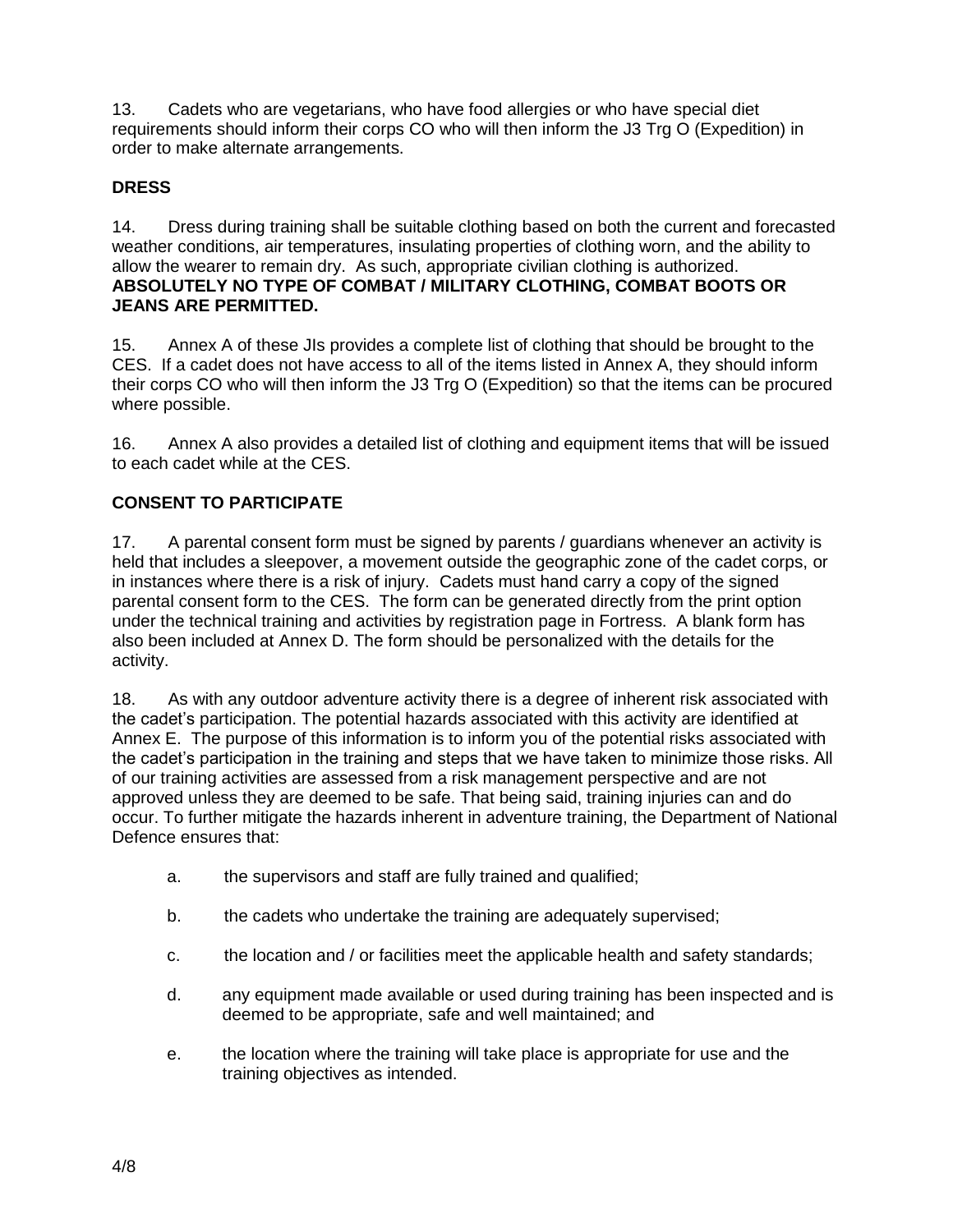## **TRANSPORTATION / MOVEMENTS**

19. Transportation for cadets and personnel will be co-ordinated by their respective area / detachment. Corps COs will be contacted directly and informed of location and timings for pickup and drop-off. It is the responsibility of the corps CO to ensure that all cadets and their parent / guardian are aware of transportation details – i.e. pick-up / drop off timings and locations.

20. The use of mini-vans will be authorized when a small number of cadets are participating in the activities and when it is more economical and practical than using a bus. Use of the school bus will be the transportation of choice when there are a number of corps from the same geographical area participating. A single assembly point will be established to minimize delays during personnel movements.

21. For cadets who are taking commercial transportation to the CES they will be met by an officer at the start and end point of their journey.

22. Cadets designated as "walk-ins" are requested to arrive at their respective CES not early than 1900hrs and no later than (NLT) 1930hrs on the Friday evening. They will be ready to be picked up at the CES on Sunday at 1400hrs.

#### 23. **Cadets are NOT required to travel in their cadet uniform. Cadets are required to wear their issued Cadet Parka along with appropriate civilian clothing while travelling**.

24. All cadet transportation information will be sent to the corps CO NLT one week prior the expedition training weekend.

## **MEDICAL / DENTAL / HEALTH**

25. All cadets participating in the training weekend must have a current Basic Health Questionnaire and Detailed Health Questionnaire (DHQ), if required.

26. If a cadet has a temporary medical issue, such as a sprained wrist or knee, broken arm, etc. they must notify their corps CO who should submit an updated DHQ. The corps CO must also get in touch with the J3 Trg O (Expedition) to ensure they are capable of participating in training.

27. **Facilities / Services.** Medical and dental emergencies will be handled through a combination of on the spot first aid and the local 911 emergency systems. During training, medical incidents will be handled using first aid and evacuation to a designated medical facility. More serious incidents will involve the assistance of Emergency Services.

28. **Prescription Medication**. Cadets taking prescription medication for an existing medical condition must bring a sufficient supply for the duration of the training weekend. Medications must be in clearly labelled containers.

29. **Epi-Pens**. Individuals identified in Fortress as requiring an Epi-Pen **must** have at least one (preferably two) with them and carry it on their person at all times. If a cadet arrives on site without the required Epi-Pen, they will be returned to unit (RTU). If the cadet no longer requires the use of an Epi-Pen this must be identified through an updated DHQ and letter from a physician which must be submitted to the Regional Medical Liaison Officer (RMLO) who will, if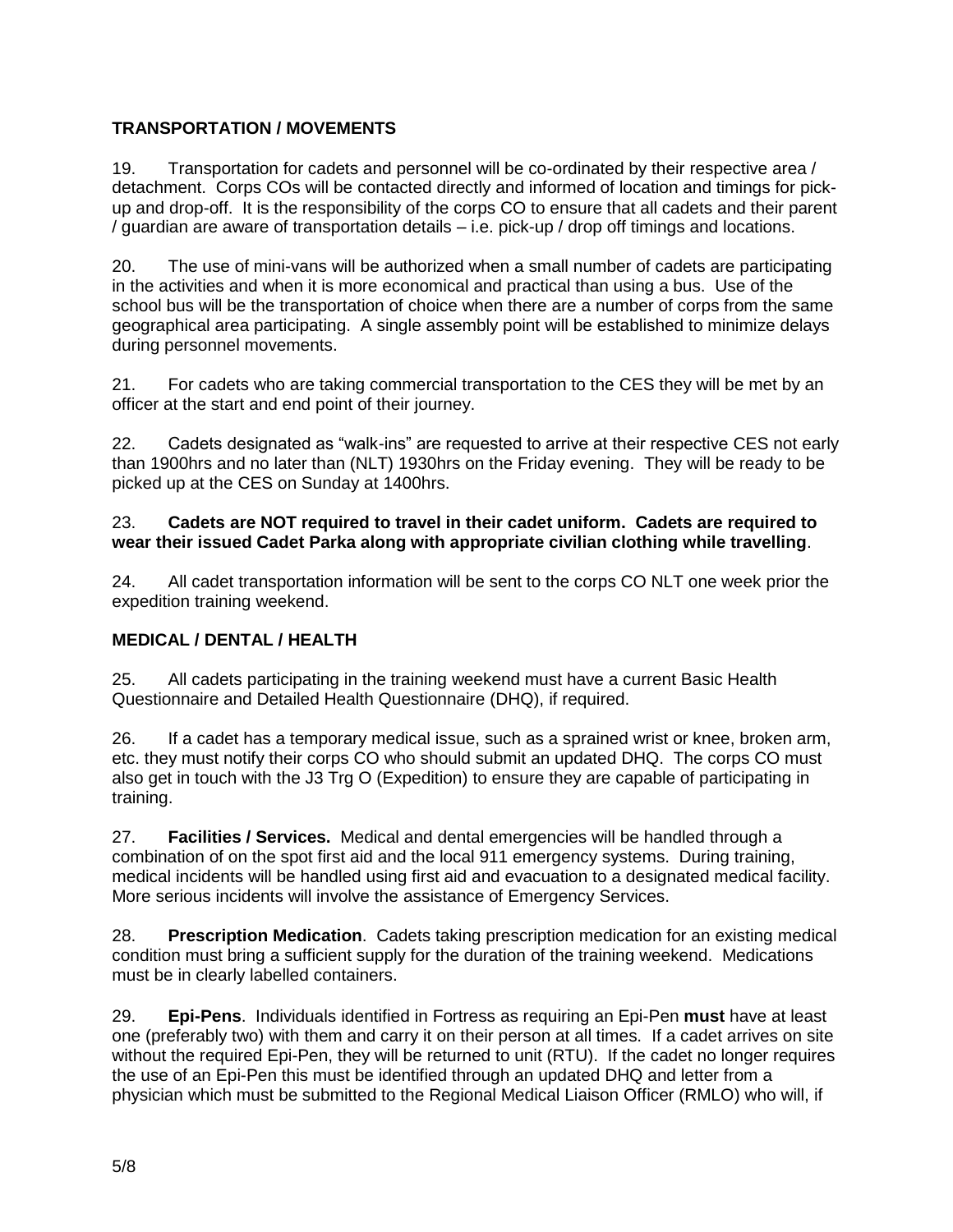required, update the cadets' medical limitations in Fortress. Only once these limitations have been updated can a cadet attend training without being in possession of an Epi-Pen.

30. **30 Minute Time Limitations.** Not all of the expedition sites are able to accommodate cadets that must be within 30 minutes of physician services. If a cadet has been identified in Fortress as having a 30 minute time limitation and their assigned CES is unable to accommodate this requirement, the J3 Trg O (Expedition) will contact the corps in order to make alternate arrangements for the cadet.

## **EYE GLASSES / CONTACT LENSES**

31. Cadets wearing eyeglasses during the expedition must exercise due diligence to the safety of their glasses, i.e. wearing a safety strap.

## **EMERGENCY CONTACT NUMBERS**

- 32. The following is a list of emergency contact numbers:
	- a. Capt Joey Landry, J3 Trg O (Expedition):
		- (1) office: (705) 424-1200 extension 7664;
		- (2) toll free: (888) 232-2290, opt 5; and
		- (3) cell: (705)-794-7607; and
	- b. LCdr Neil Martin, J35 OIC Reg Trg:
		- (1) office: (705) 424-1200 extension 7080; and
		- (2) cell: (705) 730-8359.

## **SECURITY / RESTRICTIONS**

33. It is recommended that personal belongings be marked with the cadet's name or initials for identification purposes.

34. No radios, MP3 players, cellular phones, video games or similar electronic devices will be permitted during training hours.

35. Cadets are forbidden from bringing any firearms or weapons of any sort.

#### 36. **Cadets are forbidden from bringing any army related clothing.**

37. **Inspections.** At different moments during the training or activity, the cadet may be subjected to an inspection of his/her sleeping accommodations, luggage, kit, or equipment. These will be conducted or supervised by a Canadian Armed Forces member, and will serve to verify that:

a. the cadet' sleeping accommodations are clean and orderly;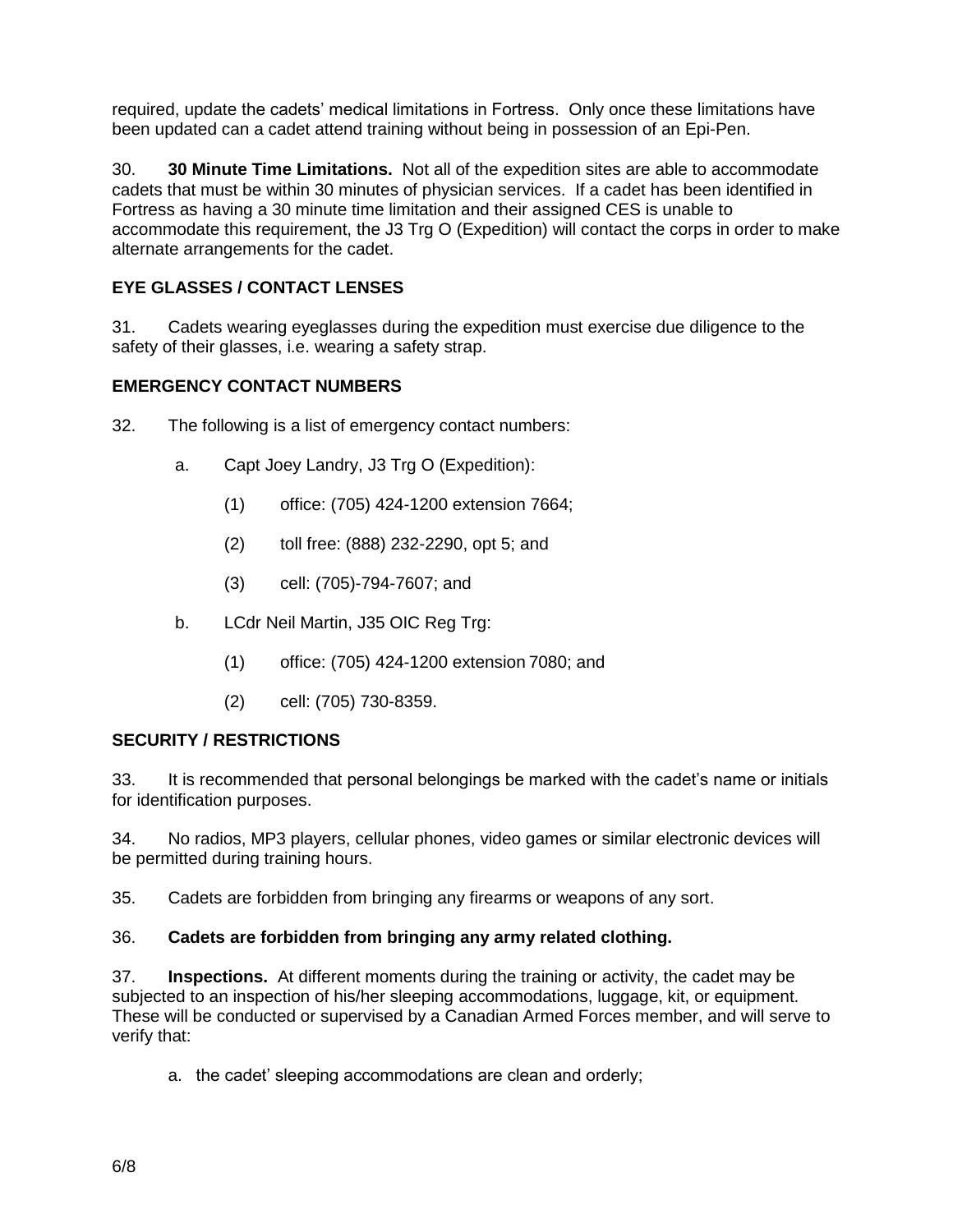- b. the cadet is carrying the proper equipment and it is in good condition and properly maintained;
- c. the cadet's health and safety is not at risk; and
- d. the cadet does not have prohibited, restricted or unauthorized items in his/her possession, as listed in the joining instructions.

38. If found, prohibited and restricted items will be handed to the applicable police agency (military or civilian) with some exceptions, while unauthorized items shall be confiscated for the duration of the training or activity. Corrective measures could be taken against a cadet for failing any criteria or search or for refusing to submit to an inspection, in accordance with CATO 15-22 Conduct and Discipline – Cadets, up to and including being expelled from the training or activity. If needed, searches of a cadet's person, property, luggage, kit or sleeping area for the purposes of discovering contraband, illicit or stolen property, or some evidence of guilt to be used in the prosecution of an offence, will be conducted only by the Military Police or a civilian police agency.

#### **DRUGS, ALCOHOL AND TOBACCO**

39. **Regulations**. The orders detailed in CATO 13-23 concerning drugs and alcohol will be applied to the conduct of the training weekend. Cadets who are found in the possession of, or use drugs, prohibited substances or drug related material will be reported to local civilian police. The use of alcohol by cadets will result in an immediate RTU.

40. **Tobacco**. Smoking by cadets will not be permitted.

#### **DISCIPLINE AND BEHAVIOUR**

41. Cadets indulging in inappropriate behaviour, violation(s) of rules/regulations or disrupting the learning of others will be subject to disciplinary action including the possibility of RTU.

#### **PUBLIC AFFAIRS**

42. Cadets are also invited to "like" the Ontario Cadets Page on Facebook. This page will provide cadets a web-based resource for pictures and information about expedition related training in Central Region.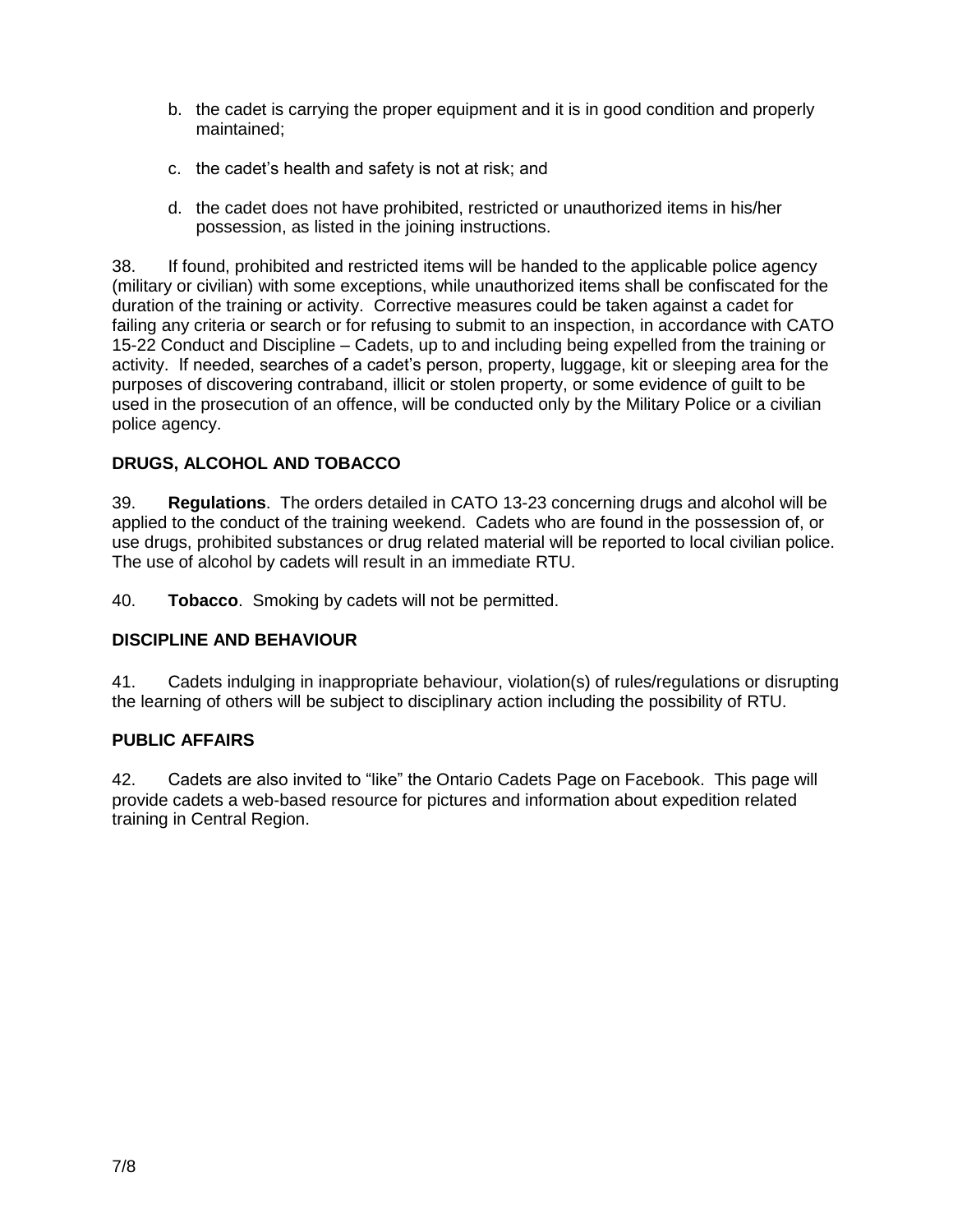## **COMMUNICATIONS AND CONTACTS**

43. Communications regarding the expedition are to be directed to the J3 Trg O (Expedition). Contact information is as follows:

- a. office : (705) 424-1200 extension 7664
- b. cell : (705) 794-7607
- c. email : joey.landry2@forces.gc.ca

44. As training will be conducted in remote locations, cadets will NOT have access to telephone services; however, there will be both cellular and satellite phones for emergency communication purposes.

- Annex A Clothing and Equipment List
- Annex B Packing Tips
- Annex C Sample Weekend Training Schedule (Silver Star and Gold Star)
- Annex D Parental Consent Form
- Annex E Hazards and Mitigation Strategies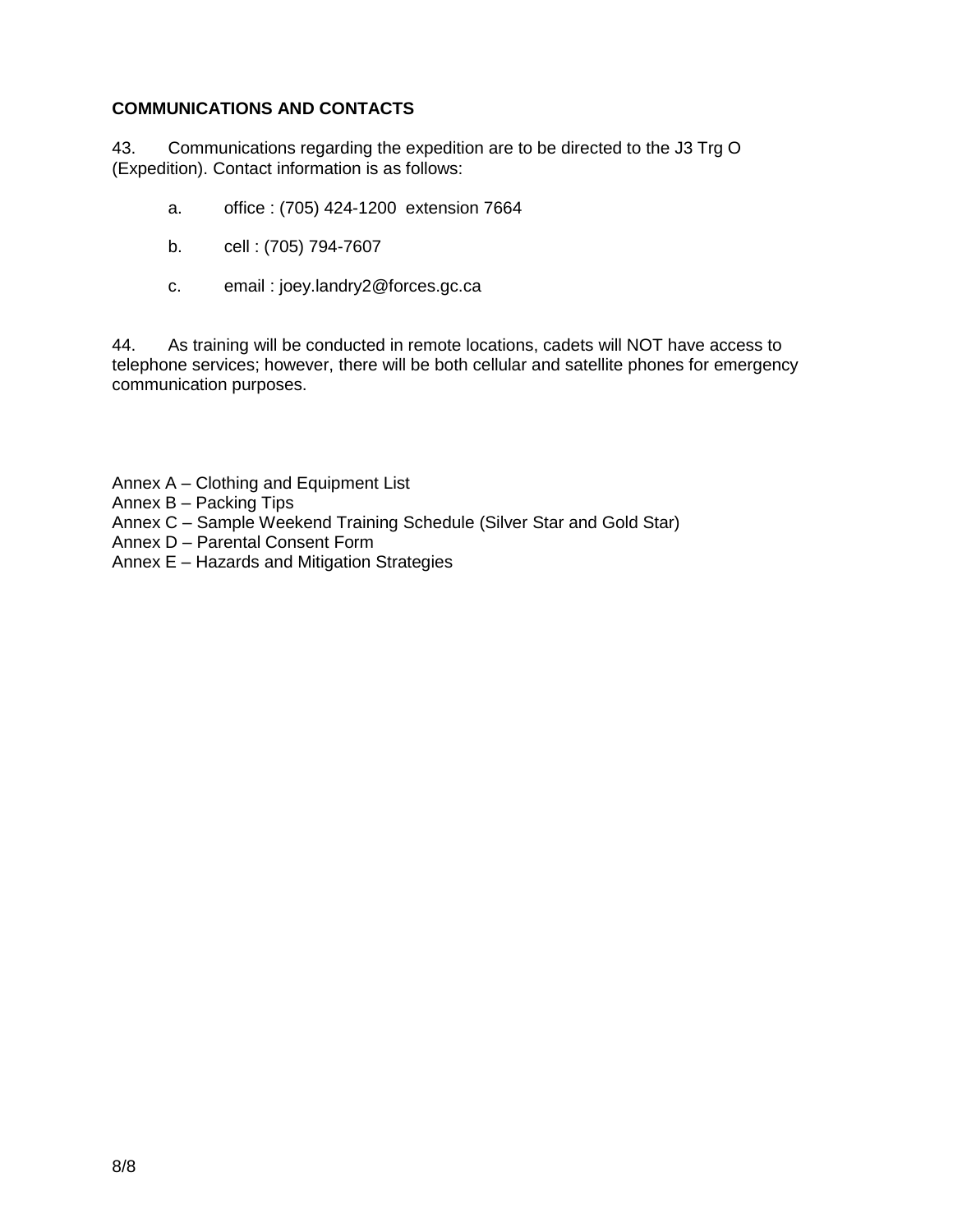#### **CLOTHING AND EQUIPMENT LIST**

1. The provision of all personal clothing and equipment items listed below is the responsibility of each cadet. Prior to purchasing any outdoor related clothing and equipment cadet's should contact their corps CO or the J3 Trg O (Expedition).

2. Cadets are required to bring the items listed below. Cadets who do not have an item should notify their corps CO, who will then contact the J3 Trg O (Expedition), who will make arrangements to procure the equipment for the cadet if possible.

| <b>TO BE BROUGHT</b>                                                                               | <b>CHECKLIST</b> |
|----------------------------------------------------------------------------------------------------|------------------|
| 4 pairs of warm wool/synthetic (not cotton) socks                                                  |                  |
| 4 pairs of inner socks (not cotton)                                                                |                  |
| 3 pairs of underwear                                                                               |                  |
| 1 pair of long underwear (not cotton) (top & bottom)                                               |                  |
| 2 short sleeve shirts or t-shirts (not cotton)                                                     |                  |
| 2 pairs of long pants (not cotton or denim)                                                        |                  |
| 1 pair shorts                                                                                      |                  |
| 1 Cadet Parka with fleece liner                                                                    |                  |
| 1 pyjamas or sleepwear (suitable for shared sleeping)                                              |                  |
| 1 hat (i.e. Ball cap, Tilley Hat, etc)                                                             |                  |
| 1 toque                                                                                            |                  |
| 1 pair gloves                                                                                      |                  |
| 1 pair shoes/sneakers (evening usage)                                                              |                  |
| 1 pair hiking/ biking shoes (day time usage)                                                       |                  |
| 1 water bottle                                                                                     |                  |
| 1 wrist watch                                                                                      |                  |
| 1 towel (small)                                                                                    |                  |
| 1 travel-sized soap                                                                                |                  |
| 1 travel-sized deodorant                                                                           |                  |
| 1 travel-sized toothbrush and toothpaste                                                           |                  |
| 1 comb/hairbrush                                                                                   |                  |
| 1 swimsuit                                                                                         |                  |
| 1 pair fitted water shoes - no flip-flops, crocks or thongs                                        |                  |
| 1 camera (optional)                                                                                |                  |
| 1 duffle bag for bringing/stowing gear (NOT a rolling suitcase as these<br>are difficult to store) |                  |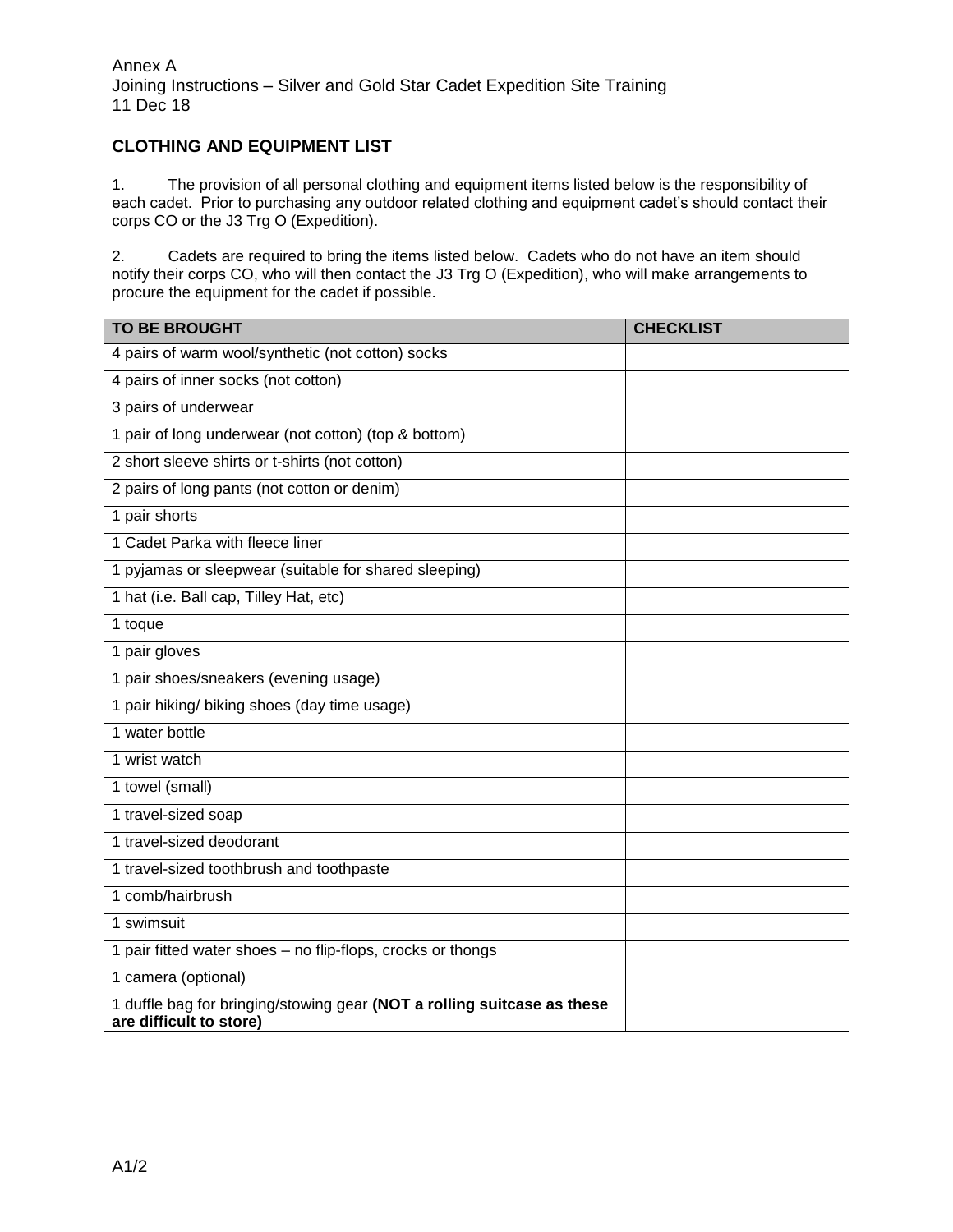3. The following items will be issued upon arrival at the CES training site:

| <b>TEAM EQUIPMENT (ISSUED)</b>   | <b>PERSONAL EQUIPMENT (ISSUED)</b> |
|----------------------------------|------------------------------------|
| Tent                             | <b>Expedition field pack</b>       |
| Pocket knife                     | Compression sack(s)                |
| Compass                          | Stuff sack(s)                      |
| Mountain stove/ Dragon Fly Stove | Sleeping bag                       |
| Fuel bottle                      | Sleeping bag liner                 |
| Pot set                          | Thermarest mattress                |
| <b>Matches</b>                   | Wet weather jacket                 |
| Waterproof match container       | Wet weather pants                  |
| Wash basin                       | Plastic cup                        |
| First aid kit                    | Whistle                            |
| Backpacking tarp                 | Headlamp                           |
| <b>GPS</b>                       | Carabineer                         |
| Naphtha                          | <b>Trekking poles</b>              |
| <b>MSR</b> water filter          | 20 SPF lip balm                    |
| Toilet paper                     | Journal                            |
| Re-sealable plastic bags         | Pencil                             |
| Garbage bags                     |                                    |
| Gear tape                        |                                    |
| <b>Glow sticks</b>               |                                    |
| 30 SPF sunblock                  |                                    |
| Foot powder                      |                                    |
| Hand sanitizer                   |                                    |
| Day Bag                          |                                    |
| Insect Repellent                 |                                    |

4. CESs have a limited supply of large, x-large, and xx-large sizes of jackets, pants and PFDs. If a cadet requires these sizes please contact the J3 Trg O (Expedition) or applicable CES OC so that arrangements can be made.

- 5. The following items will NOT be brought to the CES training site by any participants:
	- a. personal canoeing / hiking / mountain biking equipment;
	- b. military related clothing;
	- c. junk food of any sort;
	- d. inappropriate books or magazines (due to pornographic or violent content);
	- e. lighters;
	- f. non-prescription drugs, alcohol or other controlled substances; and
	- g. ammunition, firearms (or any other weapon) of any kind.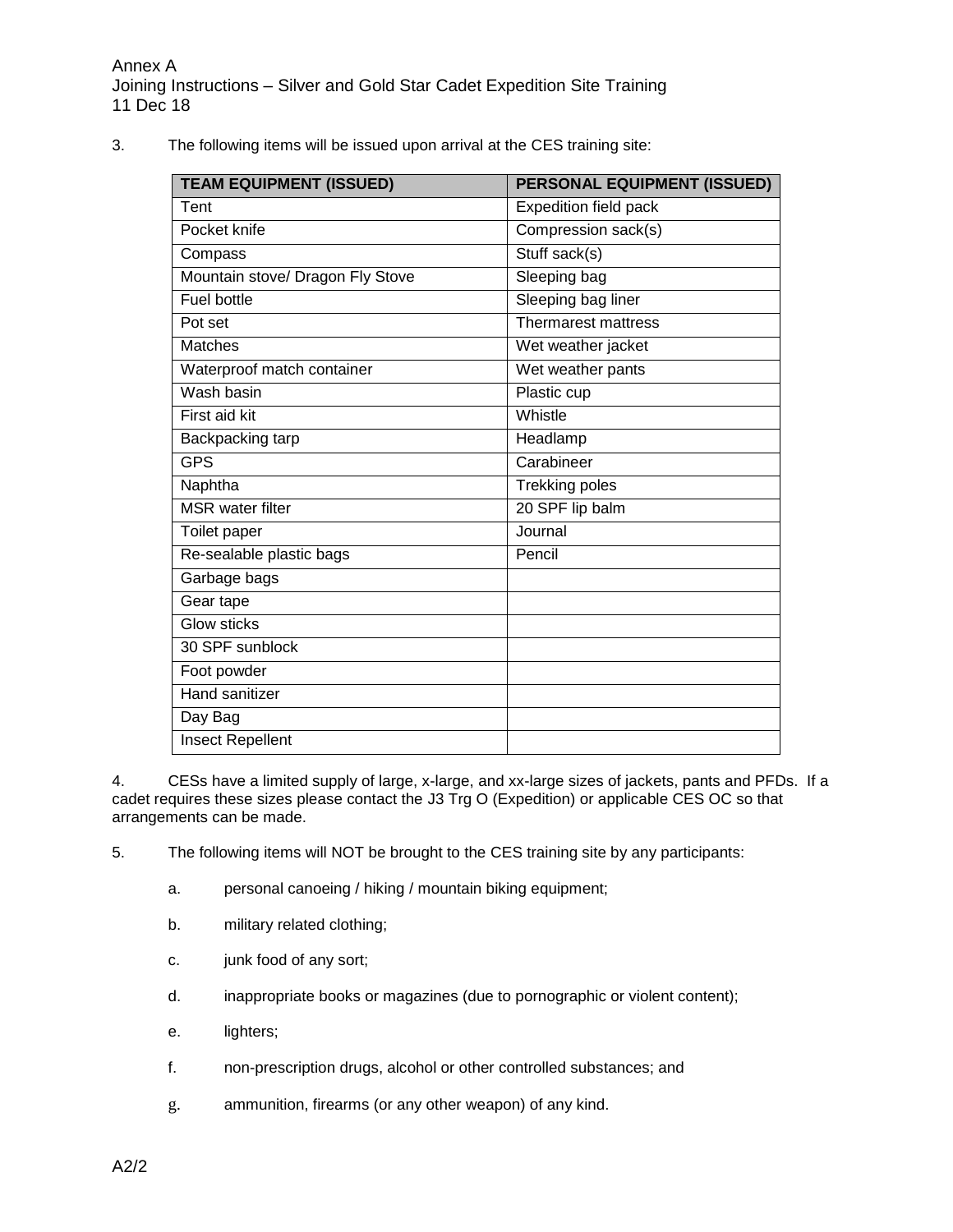Annex B Joining Instructions – Silver and Gold Star Cadet Expedition Site Training 11 Dec 18

## **PACKING TIPS**

1. Before departure, double check all belongings and documents. Use this list to ensure that nothing has been forgotten.

| <b>INSTRUCTION</b>                                                         | <b>CHECK</b> |
|----------------------------------------------------------------------------|--------------|
| Is your personal kit complete and marked?                                  |              |
| Do you have your prescription medication?                                  |              |
| Do you have a floating security strap for your glasses?                    |              |
| Do you have your MEDIC ALERT bracelet or necklace, if applicable?          |              |
| Do you have your provincial health insurance card?                         |              |
| Do you have your signed parental consent form?                             |              |
| Do you know exactly how you are travelling? If not, contact your corps CO. |              |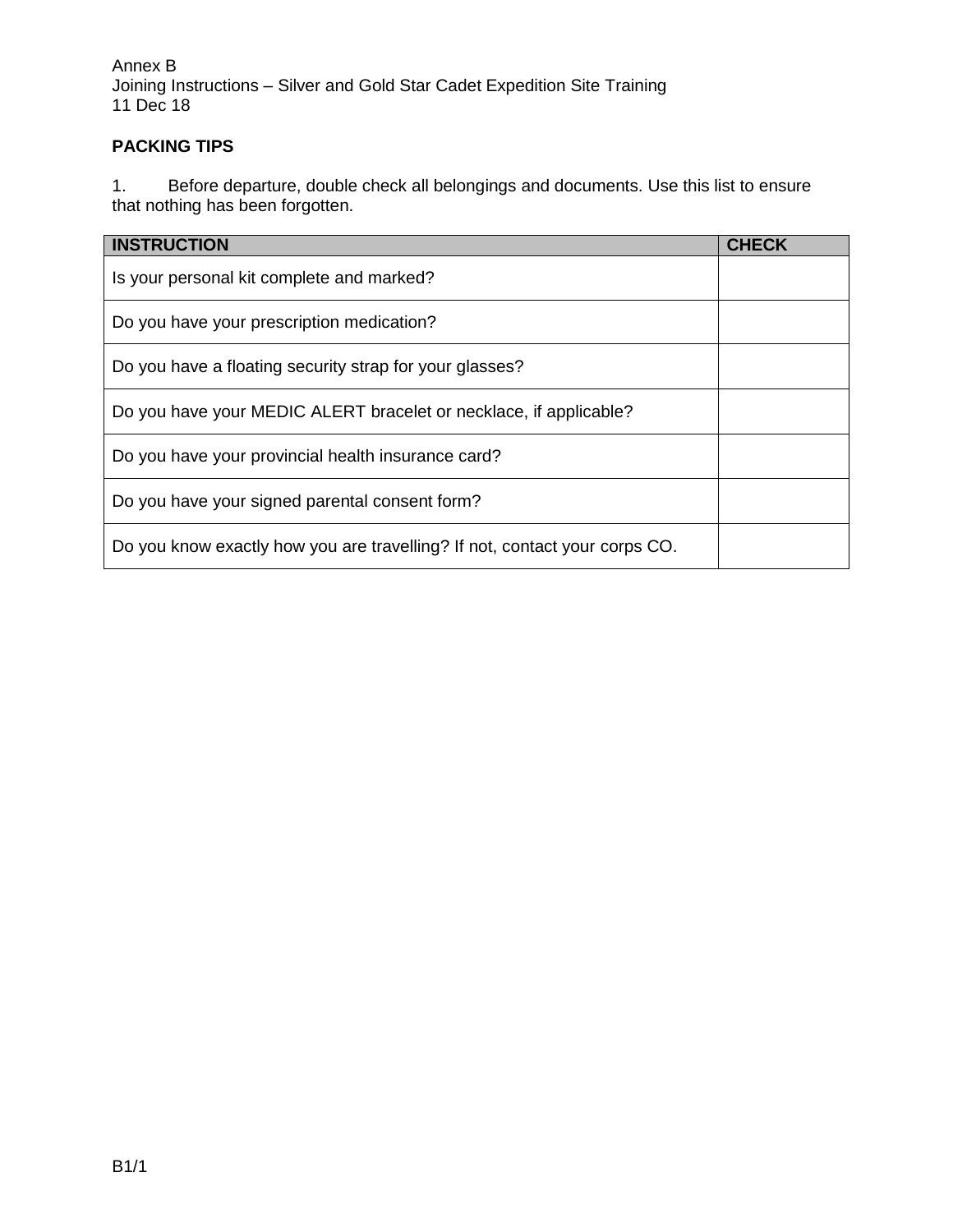Annex C Joining Instructions – Silver and Gold Star Cadet Expedition Site Training 11 Dec 18

## **SAMPLE WEEKEND TRAINING SCHEDULE**

1. Below is a sample schedule for **Silver Star Cadet Expedition Site Training**.

| <b>FRIDAY</b>   |                                        |                                                                                  |
|-----------------|----------------------------------------|----------------------------------------------------------------------------------|
| <b>Timings</b>  | <b>Tasks/Activity</b>                  | <b>Remarks</b>                                                                   |
|                 | Collect all applicable paperwork.      | Place cadets in teams of varied skill levels.                                    |
|                 | Issue all personal and group           | CES staff.                                                                       |
|                 | expedition equipment                   |                                                                                  |
|                 | Initial briefing/break cadets into     | To include: activities, expectations, safety, timings, dress, meals, etc.        |
|                 | teams                                  | Cadets will be introduced to their Expedition Team Leader (ETL).                 |
|                 |                                        |                                                                                  |
| <b>SATURDAY</b> |                                        |                                                                                  |
| <b>Timings</b>  | <b>Tasks/Activity</b>                  | <b>Remarks</b>                                                                   |
| 0600            | Reveille/Ablutions                     | Cadets will pack all personal equipment prior to eating breakfast. CES staff to  |
|                 |                                        | model daily routine activities as detailed in EO M326.06 (Follow Daily Routine). |
|                 |                                        |                                                                                  |
| 0630            | <b>Breakfast</b>                       | CES Log O to prepare breakfast, expedition centre staff to model set-up of       |
|                 |                                        | eating area, garbage collection, clean up, etc.                                  |
| 0730            | Campsite tear down and navigation      | Under direction of ETL each team will tear down all components of the            |
|                 | review                                 | campsite, organize personal and group equipment for transport to a new           |
|                 |                                        | campsite. ETL will review navigation taught at the cadet corps as detailed in    |
| 0900            |                                        | M326.04.                                                                         |
|                 | Expedition lesson delivery<br>(PO 326) | ETLs will instruct lessons specific to the mode of travel for each site:         |
|                 | Lunch                                  | Lunch will occur at a designated point along the practical expedition route.     |
|                 |                                        | ETLs will instruct proper use of stove and water filter.                         |
|                 |                                        |                                                                                  |
| 1430            | Mode of travel #1                      | Cadets will be assigned a leg of the route to lead.                              |
| 1800            | Arrive at campsite #2                  | Teams will set up their campsites.                                               |
| 1830            | Supper                                 |                                                                                  |
| 2000            | <b>Evening Activities</b>              | To include: equipment maintenance, team leader debriefing, record entries in a   |
|                 |                                        | journal, expedition leader group debrief, campfire                               |
| 2200            | Lights Out                             |                                                                                  |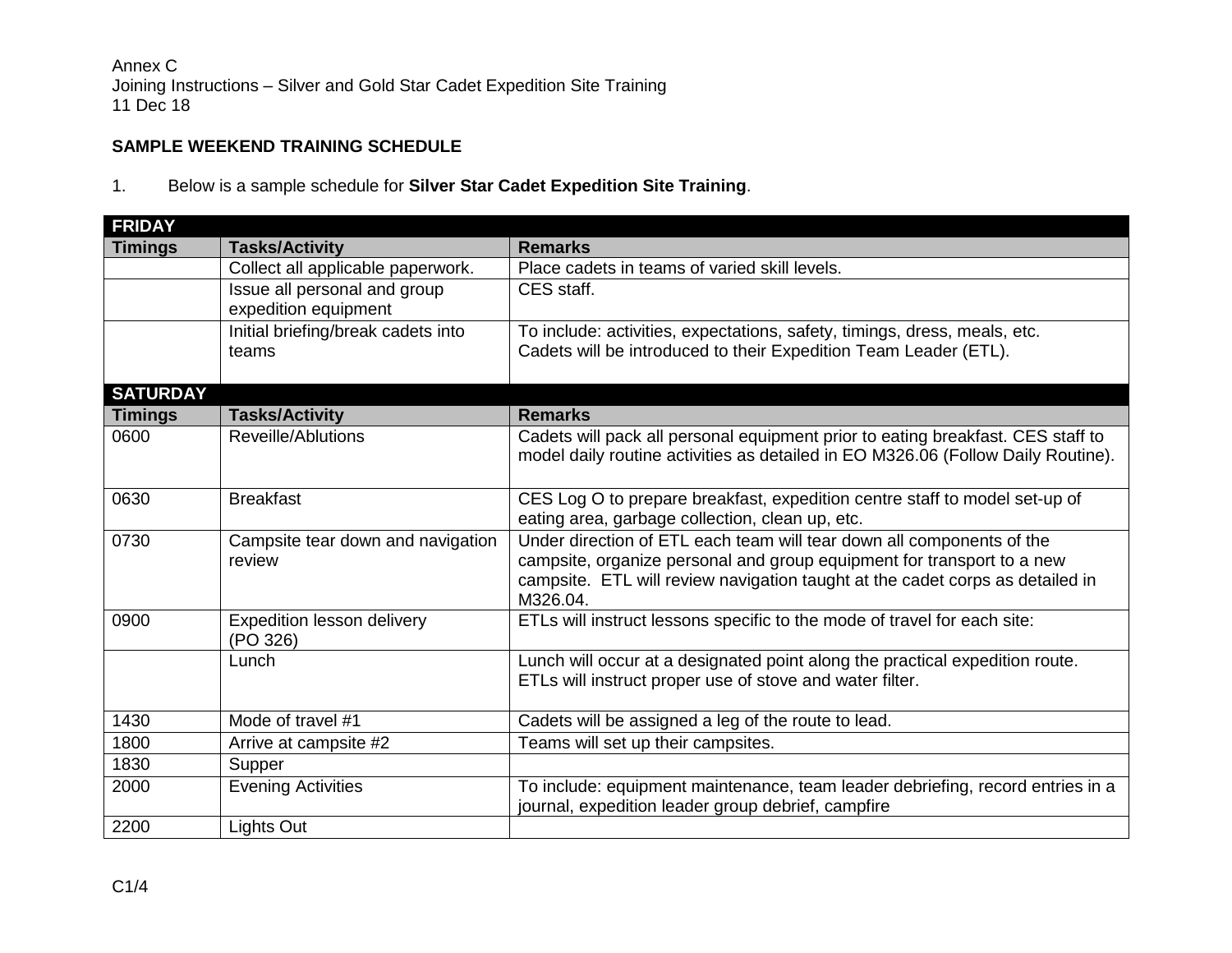Annex C Joining Instructions – Silver and Gold Star Cadet Expedition Site Training 11 Dec 18

| <b>SUNDAY</b>  |                                                       |                                                                                                                                                    |
|----------------|-------------------------------------------------------|----------------------------------------------------------------------------------------------------------------------------------------------------|
| <b>Timings</b> | <b>Tasks/Activity</b>                                 | <b>Remarks</b>                                                                                                                                     |
| 0600           | Reveille/Breakfast/Tear down<br>campsite              | Teams will be required to complete daily routine activities.                                                                                       |
| 0800           | Mode of travel #2                                     | Cadets will be assigned a leg of the route to lead.                                                                                                |
| 1200           | Arrival at practical expedition<br>activity end point | Upon arrival at practical expedition activity end point teams will complete the<br>de-kitting process under the direction of the CES Log O.        |
| 1300           | Lunch                                                 | CES Log O will prepare lunch.                                                                                                                      |
| 1330           | Debrief                                               | All cadets will be required to: participate in a CES activity critique and complete<br>a journal entry about their experiences during the weekend. |
| 1400           | Depart                                                |                                                                                                                                                    |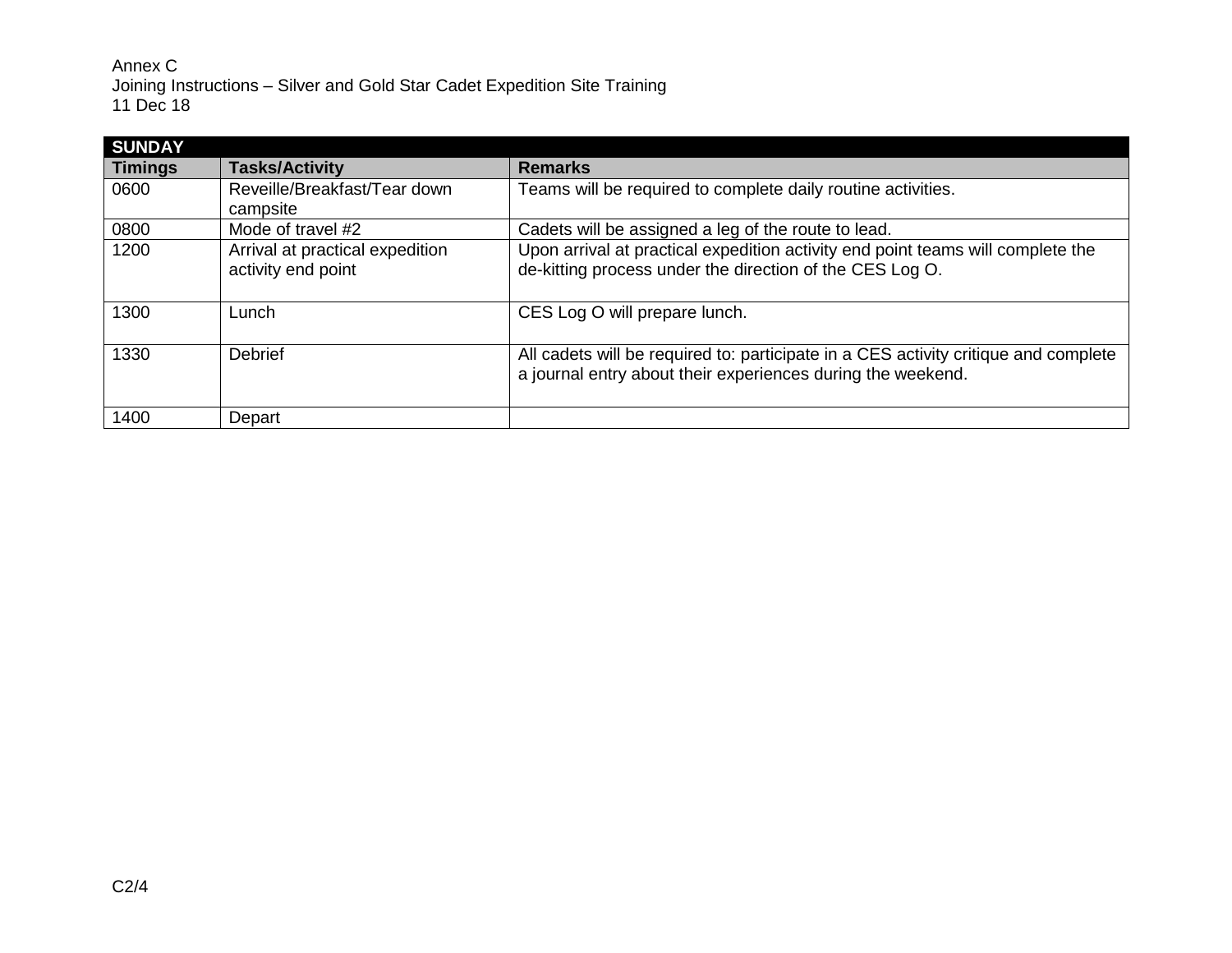2. Below is a sample schedule for **Gold Star Cadet Expedition Site Training**.

| <b>FRIDAY</b>   |                                                         |                                                                                                                                                              |
|-----------------|---------------------------------------------------------|--------------------------------------------------------------------------------------------------------------------------------------------------------------|
| <b>Timings</b>  | <b>Tasks/Activity</b>                                   | <b>Remarks</b>                                                                                                                                               |
|                 | Collect all applicable paperwork.                       | Place cadets in teams of varied skill levels.                                                                                                                |
|                 | Issue all personal and group expedition<br>equipment    | CES staff.                                                                                                                                                   |
|                 | Initial briefing/break cadets into teams                | To include: activities, expectations, safety, timings, dress, meals, etc.<br>Cadets will be introduced to their Expedition Team Leader (ETL).                |
| <b>SATURDAY</b> |                                                         |                                                                                                                                                              |
| <b>Timings</b>  | <b>Tasks/Activity</b>                                   | <b>Remarks</b>                                                                                                                                               |
| 0600            | Reveille/Ablutions                                      | Cadets will pack all personal equipment prior to eating breakfast. CES staff<br>to model daily routine activities.                                           |
| 0630            | <b>Breakfast</b>                                        | Team to prepare breakfast under direction of ETL, expedition centre staff to<br>model set-up of eating area, garbage collection, clean up, etc.              |
| 0730            | Campsite tear down                                      | Under direction of ETL each team will tear down all components of the<br>campsite, organize personal and group equipment for transport to a new<br>campsite. |
| 0800            | Expedition lesson delivery - advanced<br>skills (PO426) | ETLs will instruct lessons specific to the mode of travel for each site:                                                                                     |
| 1200            | Mode of Travel #1                                       | Cadets will be assigned a leg of the route to lead.                                                                                                          |
|                 | Lunch                                                   | Lunch will occur at a designated point along the practical expedition route.                                                                                 |
| 1700            | Arrive at campsite #2                                   | Teams will set up their campsites.                                                                                                                           |
| 1730            | Supper                                                  |                                                                                                                                                              |
| 2000            | <b>Evening Activities</b>                               |                                                                                                                                                              |
| 2200            | Lights Out                                              |                                                                                                                                                              |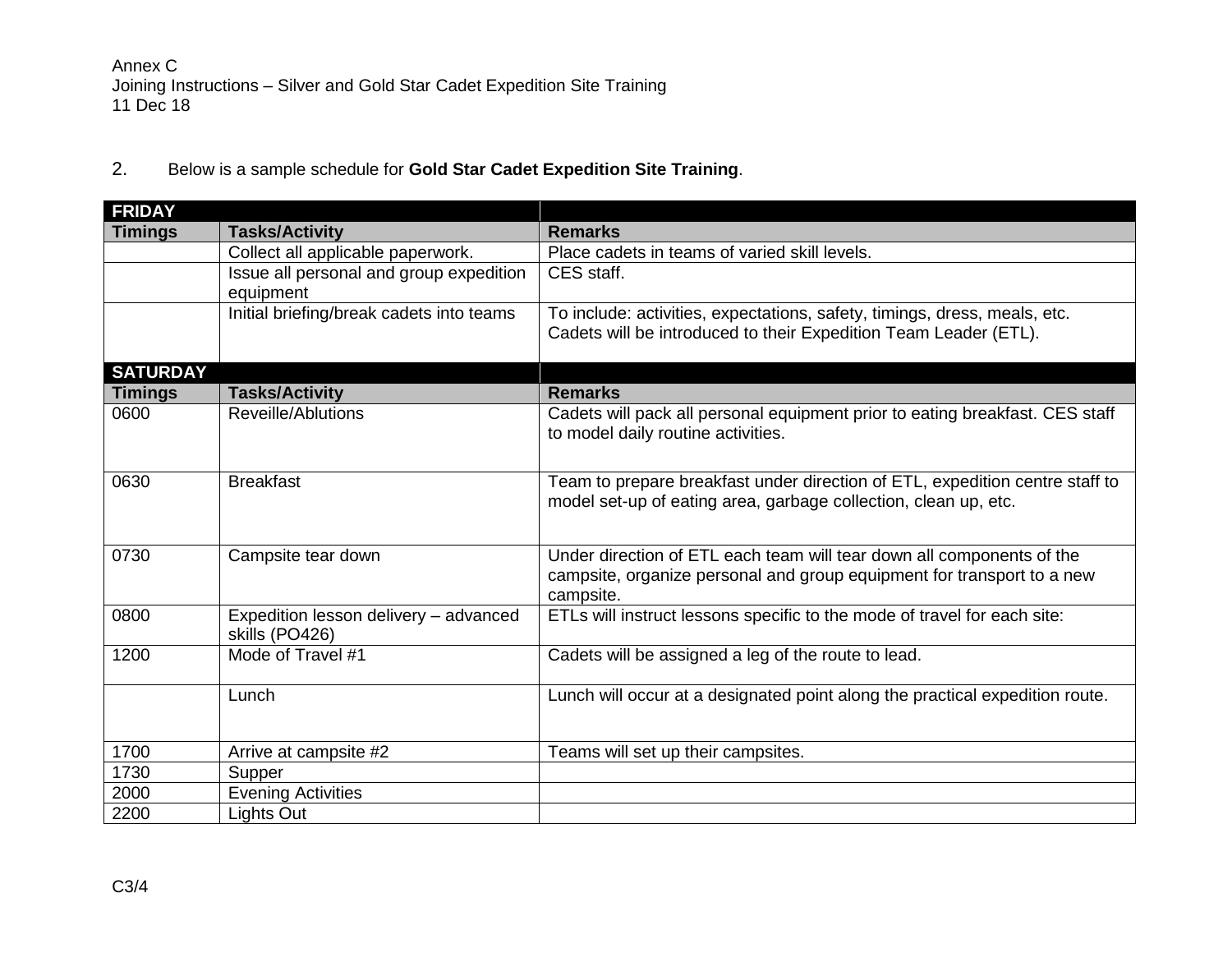Annex C Joining Instructions – Silver and Gold Star Cadet Expedition Site Training 11 Dec 18

| <b>SUNDAY</b>  |                                                       |                                                                                                                                                    |
|----------------|-------------------------------------------------------|----------------------------------------------------------------------------------------------------------------------------------------------------|
| <b>Timings</b> | <b>Tasks/Activity</b>                                 | <b>Remarks</b>                                                                                                                                     |
| 0600           | Reveille/Breakfast/Tear down campsite                 | Teams will be required to complete daily routine activities.                                                                                       |
| 0800           | Mode of travel #2                                     | Cadets will be assigned a leg of the route to lead.                                                                                                |
| 1200           | Arrival at practical expedition activity<br>end point | Upon arrival at practical expedition activity end point teams will complete the<br>de-kitting process under the direction of the CES Log O.        |
| 1300           | Lunch                                                 | CES Log O will prepare lunch.                                                                                                                      |
| 1330           | Debrief                                               | All cadets will be required to: participate in a CES activity critique and<br>complete a journal entry about their experiences during the weekend. |
| 1400           | Depart                                                |                                                                                                                                                    |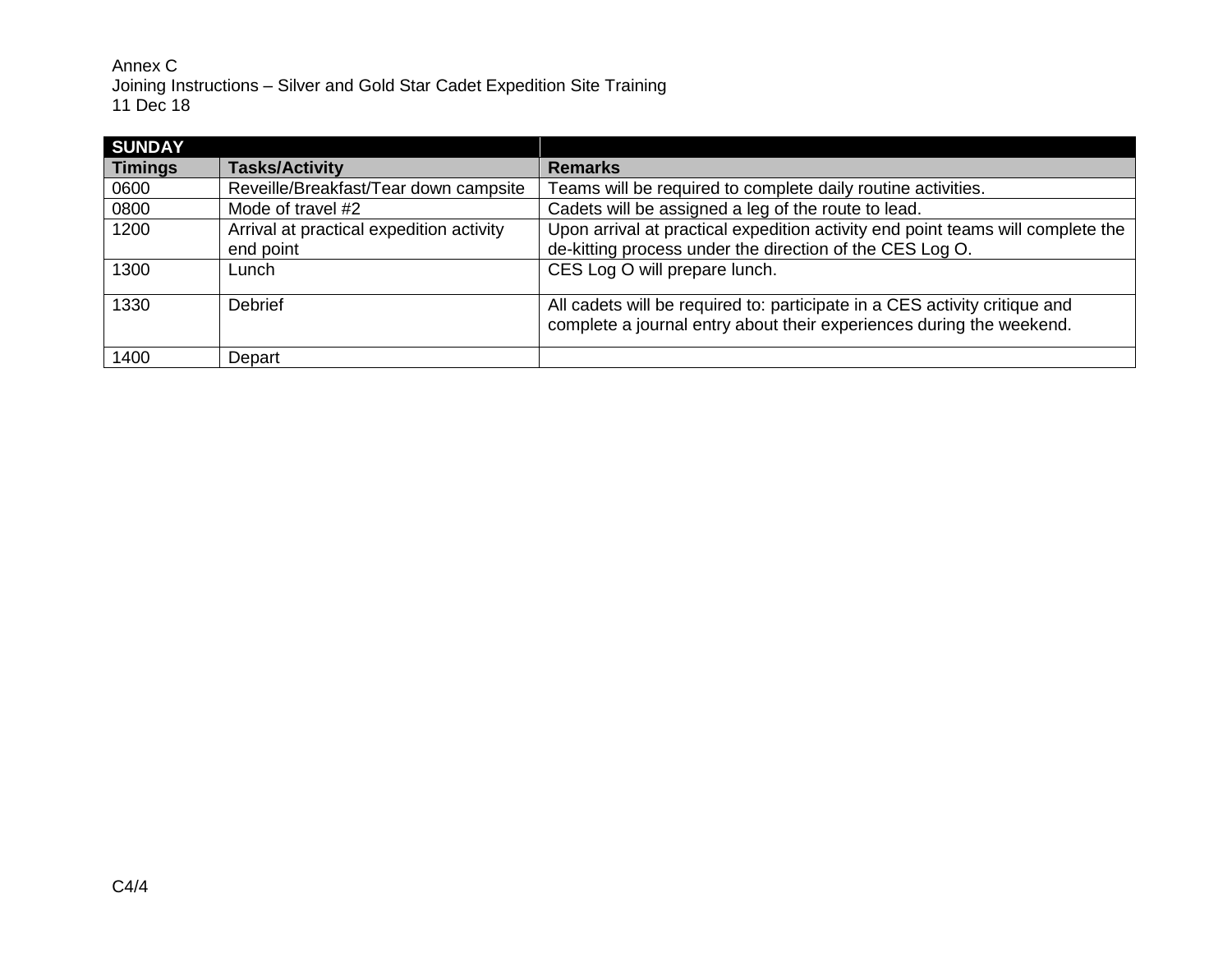Annex D Joining Instructions – Silver and Gold Star Cadet Expedition Site Training 11 Dec 18

#### **PARENTAL CONSENT FORM**

Form available from Fortress Technical Training and Activities by Registration – Print Option

| Defenco                                                                                                                                                                                                                                                                                                                                                                                                                                                                                                                                                                                                       |                                                                                                                                                                                                                                                                                                                                                                                                                                                                 |  | National Défense<br>nationale |  |  |  |  |  | PROTECTED A (when completed)                                                                                                                                                                                                                                     |  |                             |
|---------------------------------------------------------------------------------------------------------------------------------------------------------------------------------------------------------------------------------------------------------------------------------------------------------------------------------------------------------------------------------------------------------------------------------------------------------------------------------------------------------------------------------------------------------------------------------------------------------------|-----------------------------------------------------------------------------------------------------------------------------------------------------------------------------------------------------------------------------------------------------------------------------------------------------------------------------------------------------------------------------------------------------------------------------------------------------------------|--|-------------------------------|--|--|--|--|--|------------------------------------------------------------------------------------------------------------------------------------------------------------------------------------------------------------------------------------------------------------------|--|-----------------------------|
|                                                                                                                                                                                                                                                                                                                                                                                                                                                                                                                                                                                                               |                                                                                                                                                                                                                                                                                                                                                                                                                                                                 |  |                               |  |  |  |  |  | <b>PARENTAL CONSENT - REGIONAL ACTIVITIES AND TECHNICAL TRAINING</b>                                                                                                                                                                                             |  |                             |
|                                                                                                                                                                                                                                                                                                                                                                                                                                                                                                                                                                                                               | (Disponible en français sur demande)                                                                                                                                                                                                                                                                                                                                                                                                                            |  |                               |  |  |  |  |  |                                                                                                                                                                                                                                                                  |  |                             |
|                                                                                                                                                                                                                                                                                                                                                                                                                                                                                                                                                                                                               |                                                                                                                                                                                                                                                                                                                                                                                                                                                                 |  |                               |  |  |  |  |  | Note. On this form, the term "parent" and its derivatives include "legal guardians" and the term "child" includes "wards".                                                                                                                                       |  |                             |
| TRAINING OR ACTIVITY DETAILS                                                                                                                                                                                                                                                                                                                                                                                                                                                                                                                                                                                  |                                                                                                                                                                                                                                                                                                                                                                                                                                                                 |  |                               |  |  |  |  |  |                                                                                                                                                                                                                                                                  |  |                             |
| Name                                                                                                                                                                                                                                                                                                                                                                                                                                                                                                                                                                                                          | Location                                                                                                                                                                                                                                                                                                                                                                                                                                                        |  |                               |  |  |  |  |  |                                                                                                                                                                                                                                                                  |  |                             |
| <b>Silver Star Expedition Training</b><br>Start Date and Time                                                                                                                                                                                                                                                                                                                                                                                                                                                                                                                                                 |                                                                                                                                                                                                                                                                                                                                                                                                                                                                 |  |                               |  |  |  |  |  | End Date and Time                                                                                                                                                                                                                                                |  |                             |
|                                                                                                                                                                                                                                                                                                                                                                                                                                                                                                                                                                                                               |                                                                                                                                                                                                                                                                                                                                                                                                                                                                 |  |                               |  |  |  |  |  |                                                                                                                                                                                                                                                                  |  |                             |
| TRAINING OR ACTIVITY DESCRIPTION                                                                                                                                                                                                                                                                                                                                                                                                                                                                                                                                                                              |                                                                                                                                                                                                                                                                                                                                                                                                                                                                 |  |                               |  |  |  |  |  |                                                                                                                                                                                                                                                                  |  |                             |
| qualified staff. See joining instructions for further details.                                                                                                                                                                                                                                                                                                                                                                                                                                                                                                                                                |                                                                                                                                                                                                                                                                                                                                                                                                                                                                 |  |                               |  |  |  |  |  | Cadets will have the opportunity to develop expedition skills in a structured environment under the supervision and instruction of                                                                                                                               |  |                             |
| <b>INSPECTIONS AND SEARCHES</b>                                                                                                                                                                                                                                                                                                                                                                                                                                                                                                                                                                               |                                                                                                                                                                                                                                                                                                                                                                                                                                                                 |  |                               |  |  |  |  |  |                                                                                                                                                                                                                                                                  |  |                             |
|                                                                                                                                                                                                                                                                                                                                                                                                                                                                                                                                                                                                               |                                                                                                                                                                                                                                                                                                                                                                                                                                                                 |  |                               |  |  |  |  |  | At different moments during the activity, the cadet may be subjected to inspections in accordance with CATO 12-50 Searches and<br>Inspections of Cadets. These will be conducted or supervised by a Canadian Armed Forces member, and will serve to ensure that: |  |                             |
|                                                                                                                                                                                                                                                                                                                                                                                                                                                                                                                                                                                                               | • the cadet's sleeping accommodations, locker(s) and storage area(s) are clean and orderly,<br>- the cadet is carrying the proper equipment and it is in good condition and properly maintained;<br>- the cadet's health and safety is not at risk; and<br>- the cadet does nothave in his/her possession any of the prohibited, restricted or unauthorized items listed in CATO 12-50 or<br>other information document provided under separate correspondence. |  |                               |  |  |  |  |  |                                                                                                                                                                                                                                                                  |  |                             |
|                                                                                                                                                                                                                                                                                                                                                                                                                                                                                                                                                                                                               | If found, prohibited and restricted items will be handed to the applicable police agency (military or civilian), except as in dicated in<br>CATO 12-50, while unauthorized items shall either be confiscated for the duration of the activity or sent back to the cadet's home at<br>the parents' expense, whichever is more practical and economical.                                                                                                          |  |                               |  |  |  |  |  |                                                                                                                                                                                                                                                                  |  |                             |
|                                                                                                                                                                                                                                                                                                                                                                                                                                                                                                                                                                                                               | Corrective measures could be taken against a cadet for failing any inspection or search criteria or for refusing to submit to an<br>inspection, in accordance with CATO 15-22 Conduct and Discipline - Cadets, up to and including being expelled from the activity.                                                                                                                                                                                            |  |                               |  |  |  |  |  |                                                                                                                                                                                                                                                                  |  |                             |
|                                                                                                                                                                                                                                                                                                                                                                                                                                                                                                                                                                                                               | If needed, the search of a cadet's person, property, locker(s), luggage, kit or sleeping area for the purposes of discovering contraband,<br>illicitor stolen property, or some evidence of guilt to be used in the prosecution of an offence, will be conducted only by the Military<br>Police or a civilian police agency.                                                                                                                                    |  |                               |  |  |  |  |  |                                                                                                                                                                                                                                                                  |  |                             |
| PARENTAL CONSENT AND ACKNOWLEDGEMENT                                                                                                                                                                                                                                                                                                                                                                                                                                                                                                                                                                          |                                                                                                                                                                                                                                                                                                                                                                                                                                                                 |  |                               |  |  |  |  |  |                                                                                                                                                                                                                                                                  |  |                             |
| I, the undersigned, parent of                                                                                                                                                                                                                                                                                                                                                                                                                                                                                                                                                                                 |                                                                                                                                                                                                                                                                                                                                                                                                                                                                 |  |                               |  |  |  |  |  |                                                                                                                                                                                                                                                                  |  |                             |
| a member of                                                                                                                                                                                                                                                                                                                                                                                                                                                                                                                                                                                                   |                                                                                                                                                                                                                                                                                                                                                                                                                                                                 |  |                               |  |  |  |  |  | Cadat's Full Name                                                                                                                                                                                                                                                |  | hereby consent to my child: |
| Cadet corps name<br>- participating in training or the activity described above,<br>- being inspected and, if applicable, searched for the reasons and under the conditions described above.<br>- being provided minor medical care and emergency treatment by qualified and certified medical practitioners to treat an<br>illness, injury or reaction suffered during training or the activity; and<br>hereby acknowledge that I am required to inform cadet corps or squadron staff if there has been any recent change to my child's<br>health, including any injury, illness or other medical condition. |                                                                                                                                                                                                                                                                                                                                                                                                                                                                 |  |                               |  |  |  |  |  |                                                                                                                                                                                                                                                                  |  |                             |
|                                                                                                                                                                                                                                                                                                                                                                                                                                                                                                                                                                                                               |                                                                                                                                                                                                                                                                                                                                                                                                                                                                 |  | Parent's Name                 |  |  |  |  |  | Parent's Slonature                                                                                                                                                                                                                                               |  | Date                        |
|                                                                                                                                                                                                                                                                                                                                                                                                                                                                                                                                                                                                               |                                                                                                                                                                                                                                                                                                                                                                                                                                                                 |  |                               |  |  |  |  |  |                                                                                                                                                                                                                                                                  |  |                             |

Original - To be retained at the cadet corps/squadron

PROTECTED A (when completed)